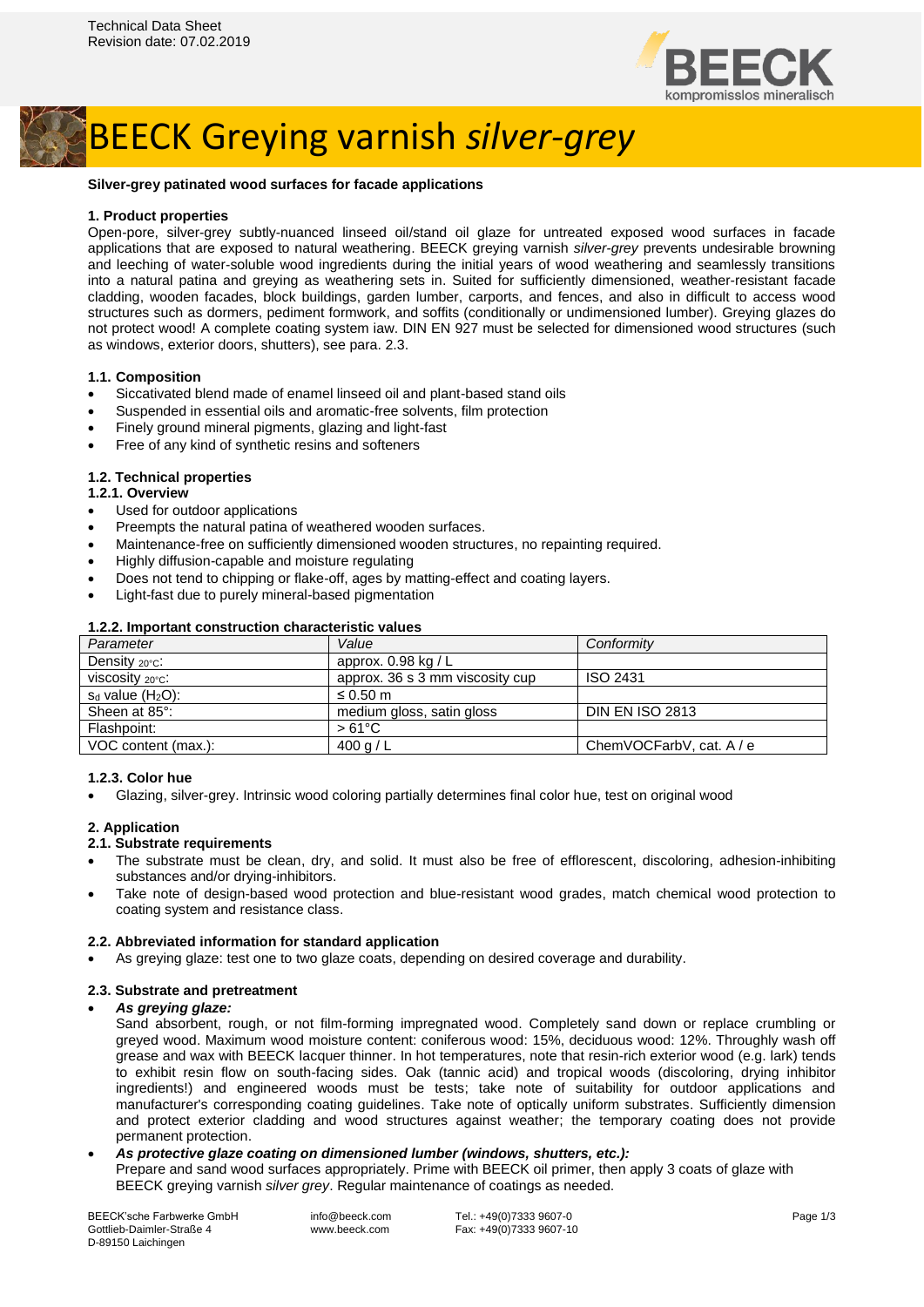

# BEECK Greying varnish *silver-grey*

- *Unsuited substrates* include horizontal woods and inclined woods exposed to weather, mechanically loaded woods, and those with ground contact. Take note of design-based and any applicable chemical wood protection. Test tropical woods, oak, engineered woods.
- *Deficient substrates* call for a differentiated approach and testing.

## **2.3.1 Maintenance and retreatment:**

Maintenance is waived for greying glazes. These transition into the wood patina as natural weathering sets in. While weathering occurs, optical differences in the degree of weathering on wood and coatings are unavoidable. However, these differences are noticeably reduced when compared to untreated wood. Regularly wash away optically distracting dirt and fungi infestations with soapy water or biocide cleaning agent.

## **2.4. Processing instructions**

## **2.4.1. General instructions**

Verify substrate suitability as defined by VOB (see 2.1. and 2.3.). Note absorption capacity, strength, and texture of the relevant substrate. Test demanding and critical surfaces. Ensure qualified processing.

- Carefully cover and protect untreated surfaces, in particular glass, window sills, expansion joints, paint coats, plastic, and hardware against overspray. Supply personal protective gear.
- Glaze self-contained surfaces exclusively with containers from the same manufacturing batch, ensure unimpeded coating workflow. Test color prior to processing.
- Do not process in wet conditions or frost risk, on heated surfaces, or in full sun.
- Minimum processing temperature: +8°C. Facilitate drying by ensuring ventilation and heat (room temperature); treat fresh coats with care. Drying time: in normal climate, can be painted over after no sooner than 24 hours. Apply glaze only over dried coats. Resistant to blocking in normal climate after several days; avoid excessive coat thicknesses and bonding. Protect fresh exterior coats against rain; enclose or hang scaffolding screen.

## **2.4.2. Application**

Process with flat brush, with brushing machine and with spray method (low pressure, high pressure, airmix). Test industrial application methods, plan sufficient drying and ventilation phase.

- Prior to use, mix thoroughly down to the container bottom and run through screen as needed.
- Apply a uniform coat with the grain in a thin layer, blending in the material. Drying is inhibited if coat is too saturated and /or uneven. Make sure that glaze coat is streak-free and completely feathered. Avoid excessive coating thickness. Blend coat in even on rough substrates (saw cut formwork) and in gaps.
- Dilute initial coat with up to 3 % BEECK lacquer thinner, in particular on rough substrates and when spraying. Also dilute additional glazing coats as needed.
- One to two coats of glaze each spaced at least 24 hours apart. A second coat results in a more uniform film appearance and enhanced durability; test on building and obtain construction management sign-off.
- In the event of dust inclusions and for extended hold times (> 1 week) between coats, sand lightly between coats, remove dust and glaze over.
- Avoid excessive coating thickness even when spraying and brushing on, carefully brush out excess, in particular on horizontal surfaces. Do not allow "puddling", saturated edges, or runners to dry in joints and pockets. Test application is advised. For oily airborne spray, note spontaneous combustion hazard in vacuum collector filter pads.

## **3. Yield and container sizes**

The yield is approx. 0.05 - 0.07 L Beeck greying varnish *silver-grey* per m² and pass. Determine yield e.g. on saw cut wood by applying a test coat, brush out to a thin film. *Container sizes:* 0.25 L / 0.75 L / 2.5 L / 10 L

## **4. Cleaning**

Thoroughly clean equipment, tools, and soiled clothing with BEECK lacquer thinner immediately after use.

## **5. Storage**

Min. shelf life: 18 months when kept tightly sealed in original container. Seal partially used container air-tight, remove and do not mix in any skin. Never transfer product into solvent-swelling containers.

## **6. Hazard notices, safety instructions, and disposal**

Note EC material safety data sheet. Material safety data sheet available on request. Harmful to aquatic life with long lasting effects. Keep out of reach of children. Do not get in eyes, on skin, or on clothing. Avoid release to the environment. Disposal in accordance with the official regulations. Contains Orange oil, 3-Iodo-2-propynylbutylcarbamate. May produce an allergic reaction. May cause sensitisation of susceptible persons.

• Waste code for residual product: 080112

info@beeck.com www.beeck.com